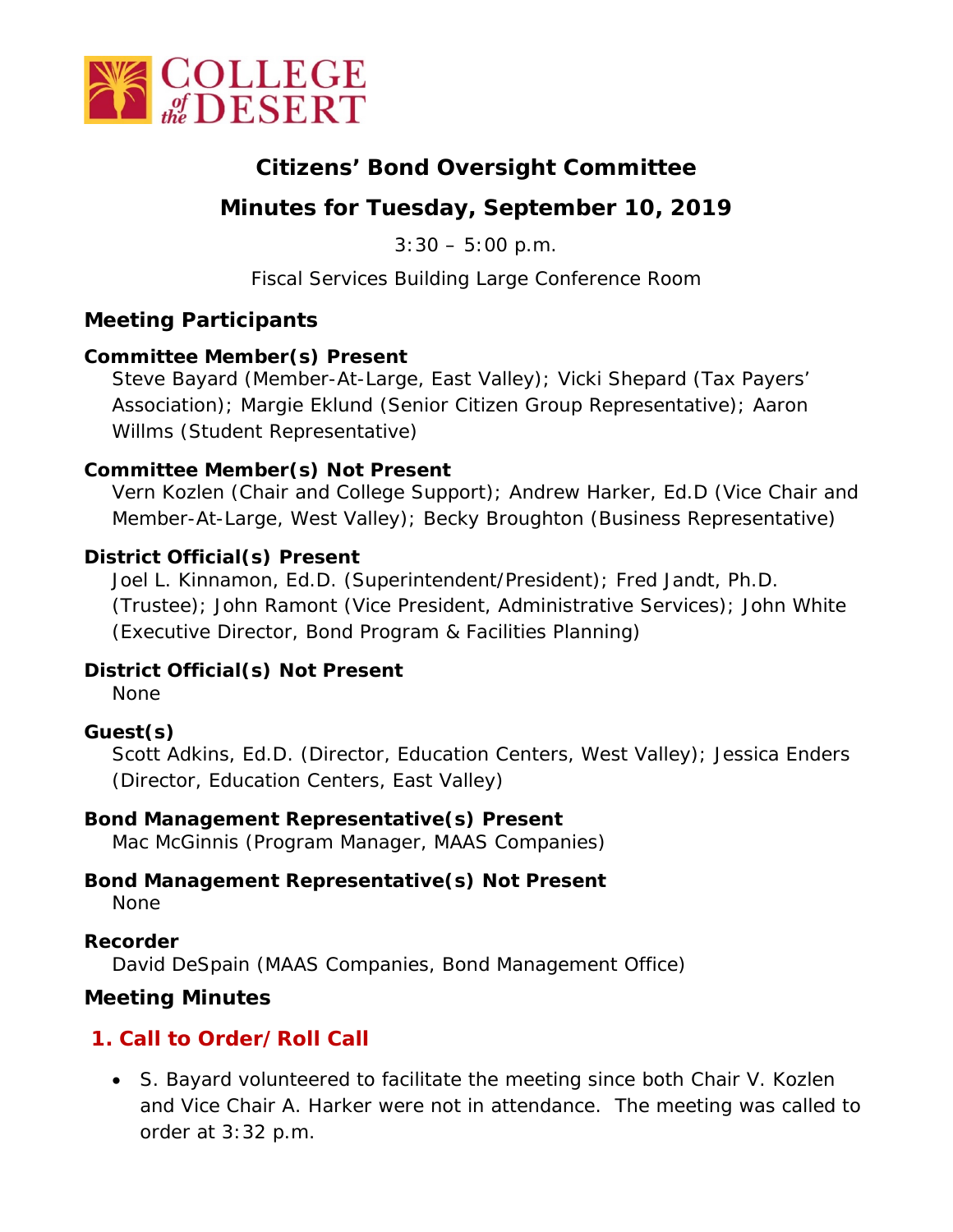### **1.1 Public Comments (optional)**

• No comments from the public

# **2. Action Items**

#### **2.1 Approval of Agenda**

• A motion was made by M. Eklund to approve the September 10, 2019 Meeting Agenda. V. Shepard seconded. No opposed. Motion was passed.

#### **2.1 Conclusion (optional)**

• September 10, 2019 Meeting Agenda was approved as presented.

| 2.1 Follow-up Items | 2.1 Task of | 2.1 Due by  |
|---------------------|-------------|-------------|
| <b>None</b>         | <b>None</b> | <b>None</b> |

#### **2.2 Approval of June 11, 2019 Minutes**

- M. Eklund brought to the attention of the committee that the minutes included two questions on item 7.0 posed by Vice Chair, A. Harker concerning proceeds and expenditures to J. Ramont of the District. She believes at past meetings, these questions were posed to both M. McGinnis of the Bond Office and to J. Ramont of the District. A discussion ensued and noted that the proceeds and expenditures questions will be posed to both M. McGinnis and J. Ramont. However, J. Ramont noted that ultimate responsibility for the Bond funds lies with his office.
- A motion was made by M. Eklund to approve the June 11, 2019 Meeting Minutes. V. Shepard seconded and S. Bayard abstained. All in favor. No opposed. Motion was passed.

#### **2.2 Conclusion**

• June 11, 2019 Meeting Minutes were approved as presented.

| 2.2 Follow-up Items | 2.2 Task of | 2.2 Due by  |
|---------------------|-------------|-------------|
| <b>None</b>         | <b>None</b> | <b>None</b> |

### **2.3 Reappointment/Appointment Process**

• J. Ramont reviewed the appointment/reappointment process for the Citizens' Oversight Committee. He explained that the committee is made up of 7 members (6 members from the community and 1 student representative from College of the Desert). The District advertises locally and solicits appropriate community groups when there is a committee membership opening. The President of College reviews the application(s) and recommends a candidate to the Board of Trustees for approval.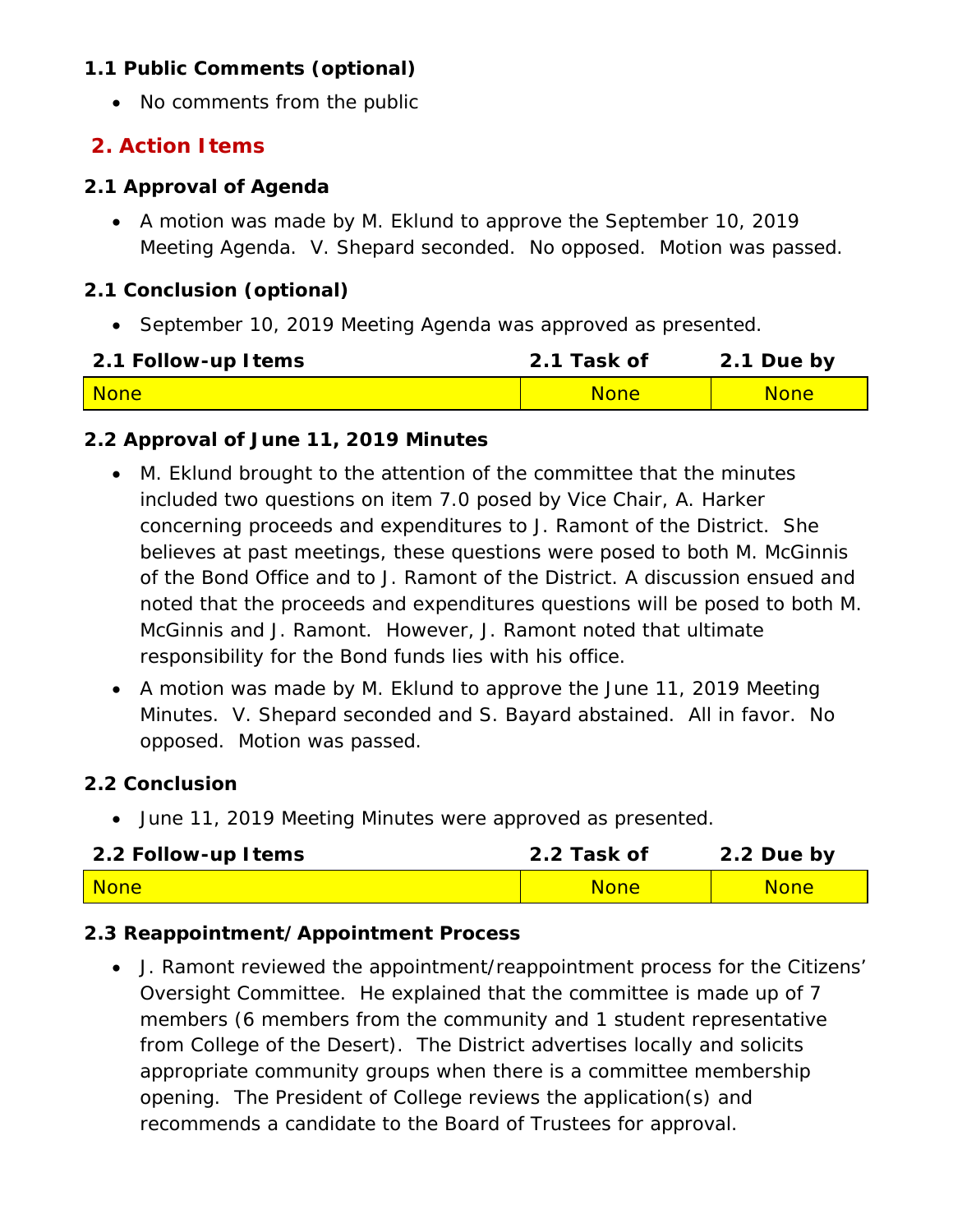• Aaron Willms is the new student representative on the Citizens' Oversight Committee for College of the Desert. He introduced himself and explained that this is his third year at the College. His major is Political Science and he is currently seeking enrollment at several universities. He additionally shared that his ultimate goal is to attend law school to become an attorney.

# **2.3 Conclusion**

- There were no questions regarding the appointment or reappointment process.
- Everyone welcomed student representative Aaron Willms to the committee.

| 2.3 Follow-up Items | 2.3 Task of | 2.3 Due by  |
|---------------------|-------------|-------------|
| <b>None</b>         | <b>None</b> | <b>None</b> |

### **2.4 Election of Officers**

• A motion was made by V. Shepard to table the election of officers until the next committee meeting since three of the committee members were not in attendance. S. Bayard seconded. All in favor. No opposed. Motion was passed.

#### **2.4 Conclusion**

• Election of officers for the College of the Desert Citizens' Oversight Committee will be postponed until the next meeting on December 10, 2019.

| 2.4 Follow-up Items                                                          | 2.4 Task of | 2.4 Due by  |
|------------------------------------------------------------------------------|-------------|-------------|
| <b>Election of Officers will be added to the</b><br>December 10, 2019 Agenda | D. DeSpain  | <b>None</b> |

# **2.5 Bond Projects Update & Bond Project Financial Report**

- M. McGinnis reviewed the District's projects and Bond financial updates located in the Measure B and Measure CC Bond Citizens' Oversight Committee Report dated September 10, 2019.
- V. Shepard asked why the Indio Expansion Project budget was listed at \$56,884,475.00 and that the Palm Springs Campus Project projected budget was listed at only \$31,082,122.00. Both M. McGinnis and J. White explained that the projected budget for the Palm Springs Campus Project included only the initial purchase of the property and the cost of the demolition phase of the project.
- S. Bayard inquired if the cost of the Palm Springs Project included any hazardous material removal. M. McGinnis explained that this cost was included in the demolition project budget.

### **2.5 Conclusion**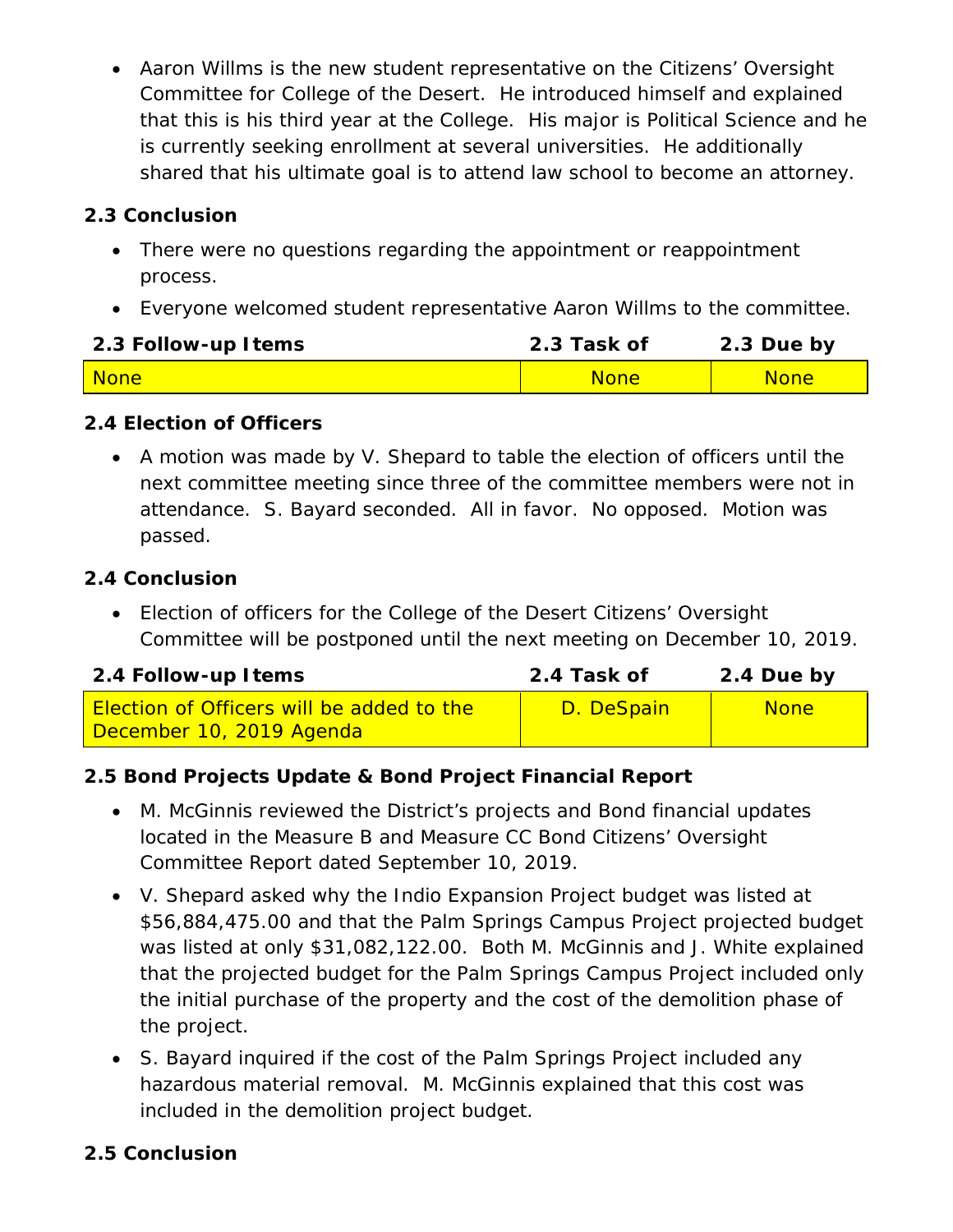• Committee Members were briefed on current and completed projects and financials under the Measure B and Measure CC Bond Programs.

| 2.5 Follow-up Items | 2.5 Task of | 2.5 Due by  |
|---------------------|-------------|-------------|
| <b>None</b>         | <b>None</b> | <b>None</b> |

#### **2.6 Follow-up on Facilities Master Plan**

- J. White distributed a draft of the Desert Community College District Vision 2030 Facility Master Plan Summary. He explained that in the spring of the 2017-2018 academic year, the College of the Desert started to develop a new Facilities Master Plan intended to address current and future facility needs on a districtwide basis. Outreach measures were implemented including the creation of the Facilities Master Plan website. Additionally, stakeholders were identified and formed into the Facility Plan Advisory Taskforce that worked in conjunction with the normal business of the Facilities Advisory Committee. Early in the process, which was facilitated by Cambridge West, a professional planning consultant, monthly planning meetings were conducted with the Facilities Advisory Committee and the Facility Master Plan Advisory Taskforce and various other stakeholder groups including students, faculty, staff, and campus leadership. The College worked with Cambridge West for six months and the process is currently wrapping up and will result in a Facility Master Plan that anticipates the capital needs for the District through the year 2030. J. White emphasized that the document is meant to inform/guide the District and is intended to be updated and be used as a tool by the District for long term physical and capital planning and development
- V. Shepard asked if the Facilities Master Plan addresses future enrollment numbers in the East Valley. J. White explained that page two of the summary describes how programmatic elements of each campus location will be organized. The East Valley's rapidly growing population and Indio Campus Expansion is specifically addressed on page 2 of the summary.
- V. Shepard requested that a Facilities Plan update be provided at the next Citizens' Oversight Committee meeting.

### **2.6 Conclusion**

- Committee Members were briefed on the Facilities Master Plan for College of the Desert.
- An Update to the Facilities Master Plan will be provided at the next Citizens' Oversight Committee Meeting.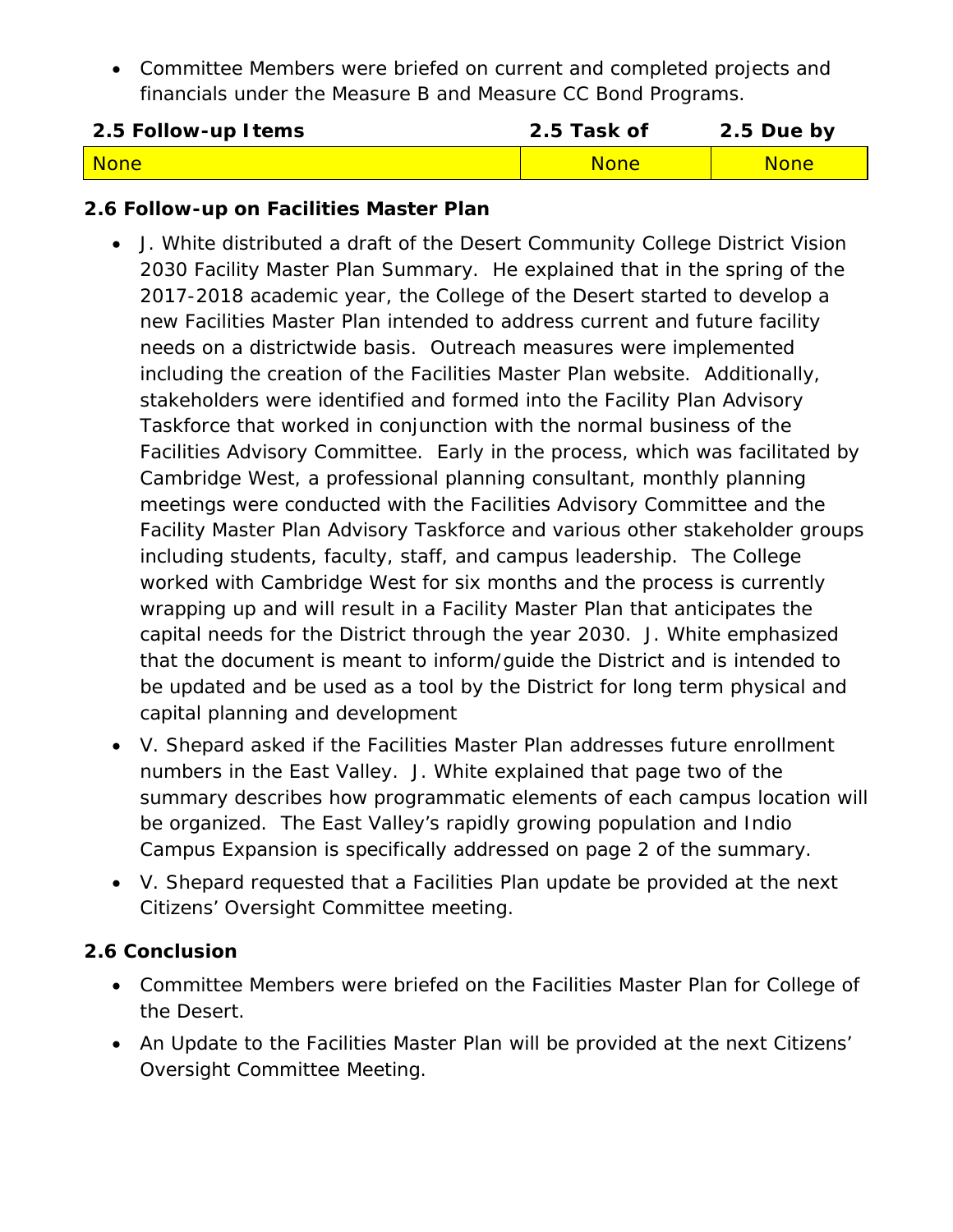| 2.6 Follow-up Items                                                           | 2.6 Task of | 2.6 Due by  |
|-------------------------------------------------------------------------------|-------------|-------------|
| Include a Facilities Master Plan Update on<br>the 12/10/19 COC Meeting Agenda | D. DeSpain  | <b>None</b> |

# **3. Information/Discussion Items**

## **3.1 Online Training with Statewide Organization of Citizens' Oversight**

#### **Committees**

- Trustee F. Jandt distributed a handout from the California League of Bond Oversight Committees (CaLBOC) website. CALBOCs mission is to promote school district accountability by improving training and resources available to California's Prop 39 school bond oversight committees, educating the state legislature, local school boards, and the public about the oversight and reporting power these Citizens' Bond Oversight Committees (CBOCs) have, and to advocate on a state level, where appropriate, on issues of common concern to all CBOCs.
- Trustee F. Jandt explained that the website has some limited resources, which includes links to government code and online training.

### **3.1 Conclusion (optional)**

• Committee Members were briefed on the California League of Bond Oversight Committees website.

| 3.1 Follow-up Items | 3.1 Task of | 3.1 Due by  |
|---------------------|-------------|-------------|
| None                | <b>None</b> | <b>None</b> |

# **4. Future Agenda Topics**

- 2018-2019 Annual Report
	- o M. McGinnis informed the committee that the Bond Office will start working on the 2018-2019 Annual Report soon and the report will be distributed at the March 10, 2020 meeting.
- 2018-2019 Financial and Performance Audit
	- o J. Ramont informed the committee that the financial and performance audit will occur after the end of the year and that a presentation of the findings to the committee will be conducted at the March 10, 2020 meeting.

# **5. Questions for the District**

• S. Bayard posed two questions to both J. Ramont and M. McGinnis, concerning Bond proceeds and expenditures